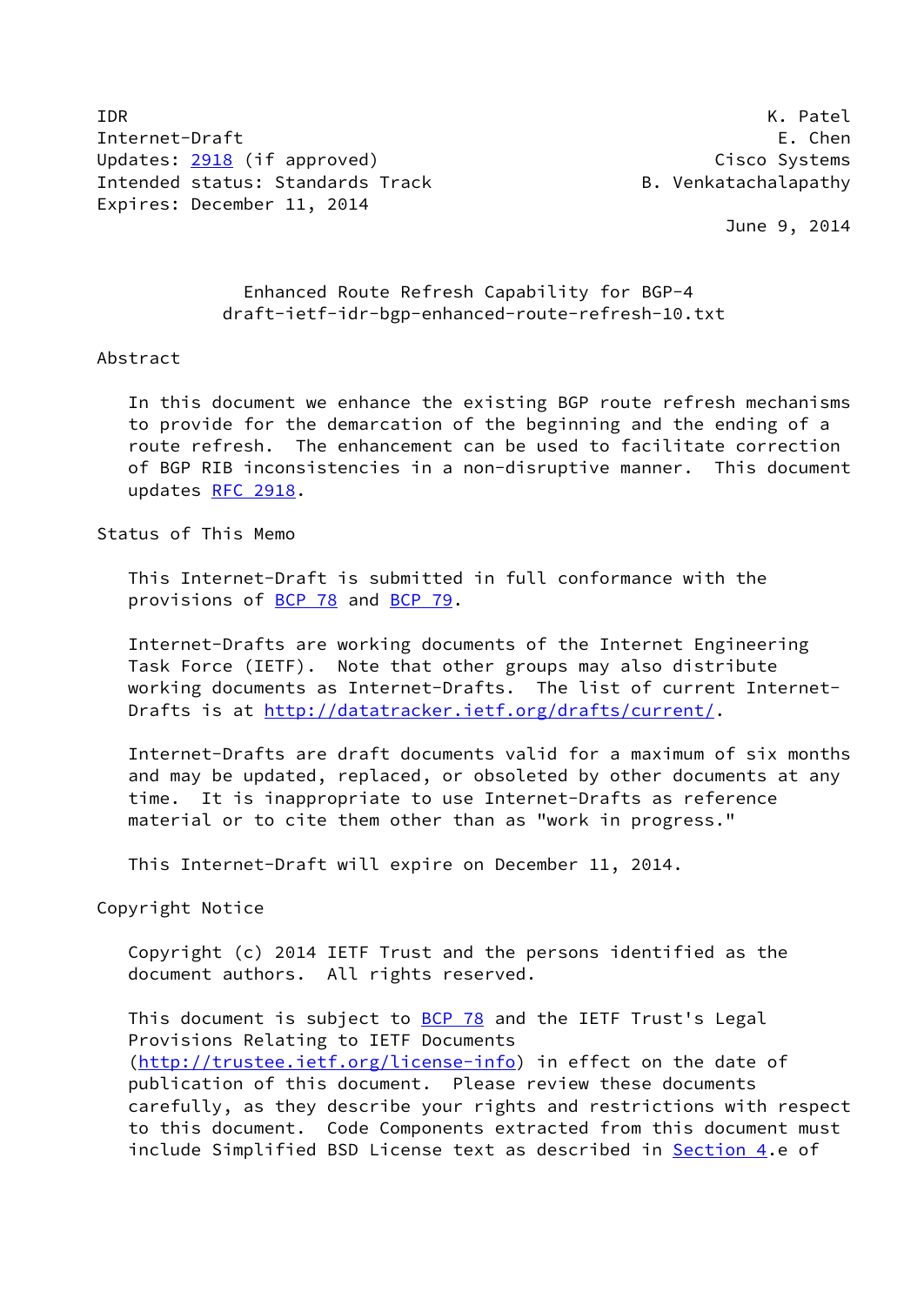# <span id="page-1-1"></span>Internet-Draft June 2014

 the Trust Legal Provisions and are provided without warranty as described in the Simplified BSD License.

Table of Contents

| $3.1$ . Enhanced Route Refresh Capability 3 |  |
|---------------------------------------------|--|
| 3.2. Subtypes for ROUTE-REFRESH Message 3   |  |
|                                             |  |
|                                             |  |
|                                             |  |
| 6                                           |  |
|                                             |  |
|                                             |  |
|                                             |  |

### <span id="page-1-0"></span>[1](#page-1-0). Introduction

 It is sometimes necessary to perform routing consistency validations such as checking for possible missing route withdrawals between BGP speakers [\[RFC4271](https://datatracker.ietf.org/doc/pdf/rfc4271)]. Currently such validations typically involve off-line, manual operations which can be tedious and time consuming.

 In this document we enhance the existing BGP route refresh mechanisms [\[RFC2918](https://datatracker.ietf.org/doc/pdf/rfc2918)] to provide for the demarcation of the beginning and the ending of a route refresh (which refers to the complete re advertisement of the Adj-RIB-Out to a peer, subject to routing policies). The enhancement can be used to facilitate on-line, non disruptive consistency validation of BGP routing updates.

This document updates [[RFC2918](https://datatracker.ietf.org/doc/pdf/rfc2918)] by redefining a field in the ROUTE-REFRESH message that was previously designated as Reserved.

<span id="page-1-2"></span>[2](#page-1-2). Requirements Language

 The key words "MUST", "MUST NOT", "REQUIRED", "SHALL", "SHALL NOT", "SHOULD", "SHOULD NOT", "RECOMMENDED", "MAY", and "OPTIONAL" in this document are to be interpreted as described in [\[RFC2119](https://datatracker.ietf.org/doc/pdf/rfc2119)] only when they appear in all upper case. They may also appear in lower or mixed case as English words, without any normative meaning.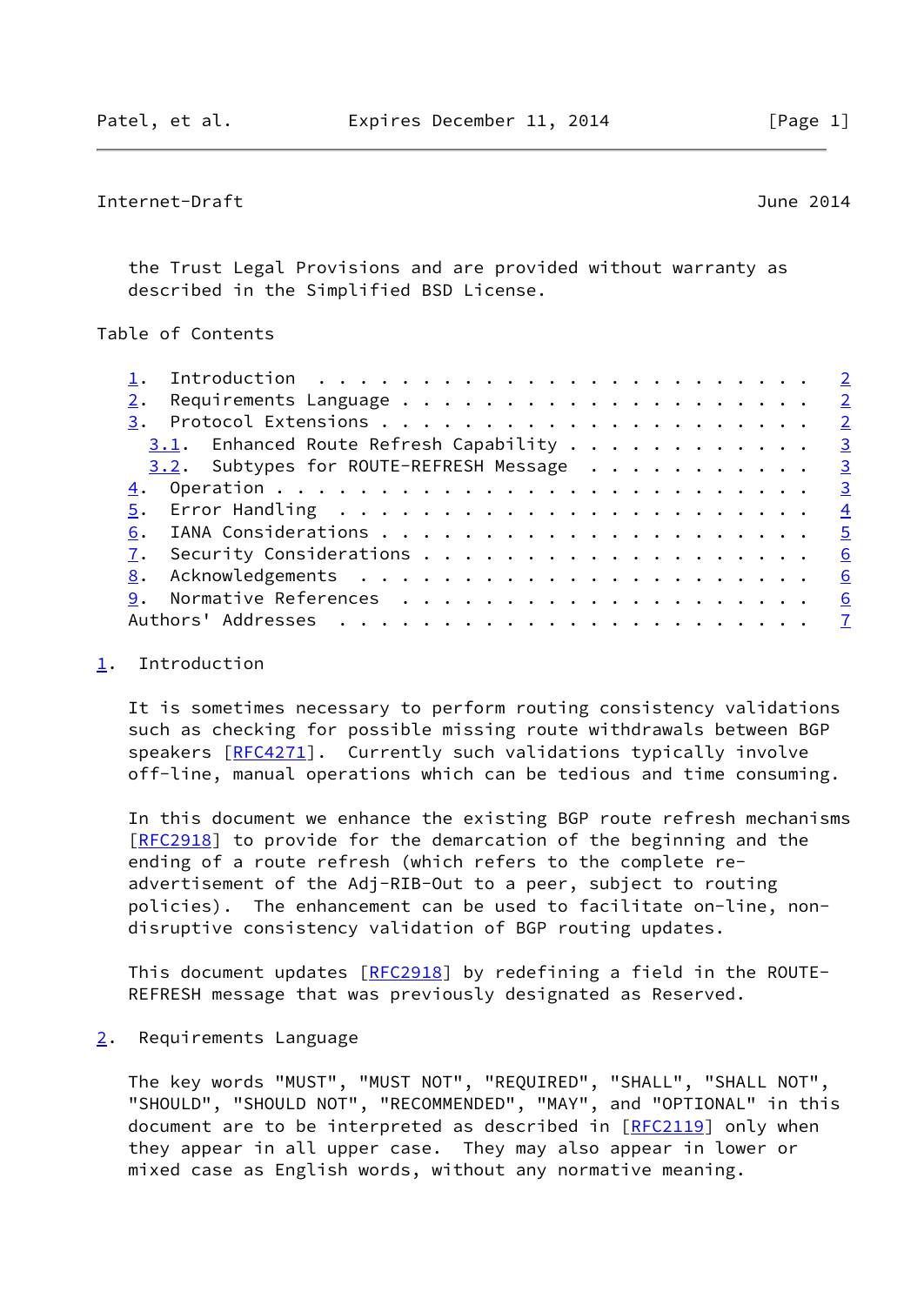## <span id="page-2-1"></span>[3](#page-2-1). Protocol Extensions

 The BGP protocol extensions introduced in this document include the definition of a new BGP capability, named "Enhanced Route Refresh

| Patel, et al.<br>Expires December 11, 2014 | [Page 2] |  |
|--------------------------------------------|----------|--|
|--------------------------------------------|----------|--|

<span id="page-2-3"></span>Internet-Draft June 2014

 Capability", and the specification of the message subtypes for the ROUTE-REFRESH message.

<span id="page-2-2"></span>[3.1](#page-2-2). Enhanced Route Refresh Capability

 The "Enhanced Route Refresh Capability" is a new BGP capability [\[RFC5492](https://datatracker.ietf.org/doc/pdf/rfc5492)]. IANA has assigned a Capability Code of 70 for this capability . The Capability Length field of this capability is zero.

 By advertising this capability to a peer, a BGP speaker conveys to the peer that the speaker supports the message subtypes for the ROUTE-REFRESH message and the related procedures described in this document.

<span id="page-2-4"></span>[3.2](#page-2-4). Subtypes for ROUTE-REFRESH Message

 The "Reserved" field of the ROUTE-REFRESH message specified in [\[RFC2918](https://datatracker.ietf.org/doc/pdf/rfc2918)] is re-defined as the "Message Subtype" with the following values:

- 0 Normal route refresh request [[RFC2918](https://datatracker.ietf.org/doc/pdf/rfc2918)] with/without ORF [[RFC5291](https://datatracker.ietf.org/doc/pdf/rfc5291)]
- 1 Demarcation of the beginning of a route refresh (BoRR) operation.
- 2 Demarcation of the ending of a route refresh (EoRR) operation.

 The remaining values of the message subtypes are reserved for future use. The use of the new message subtypes is described in the Operations section.

<span id="page-2-0"></span>[4](#page-2-0). Operation

 A BGP speaker that supports the message subtypes for the ROUTE- REFRESH message and the related procedures SHOULD advertise the "Enhanced Route Refresh Capability".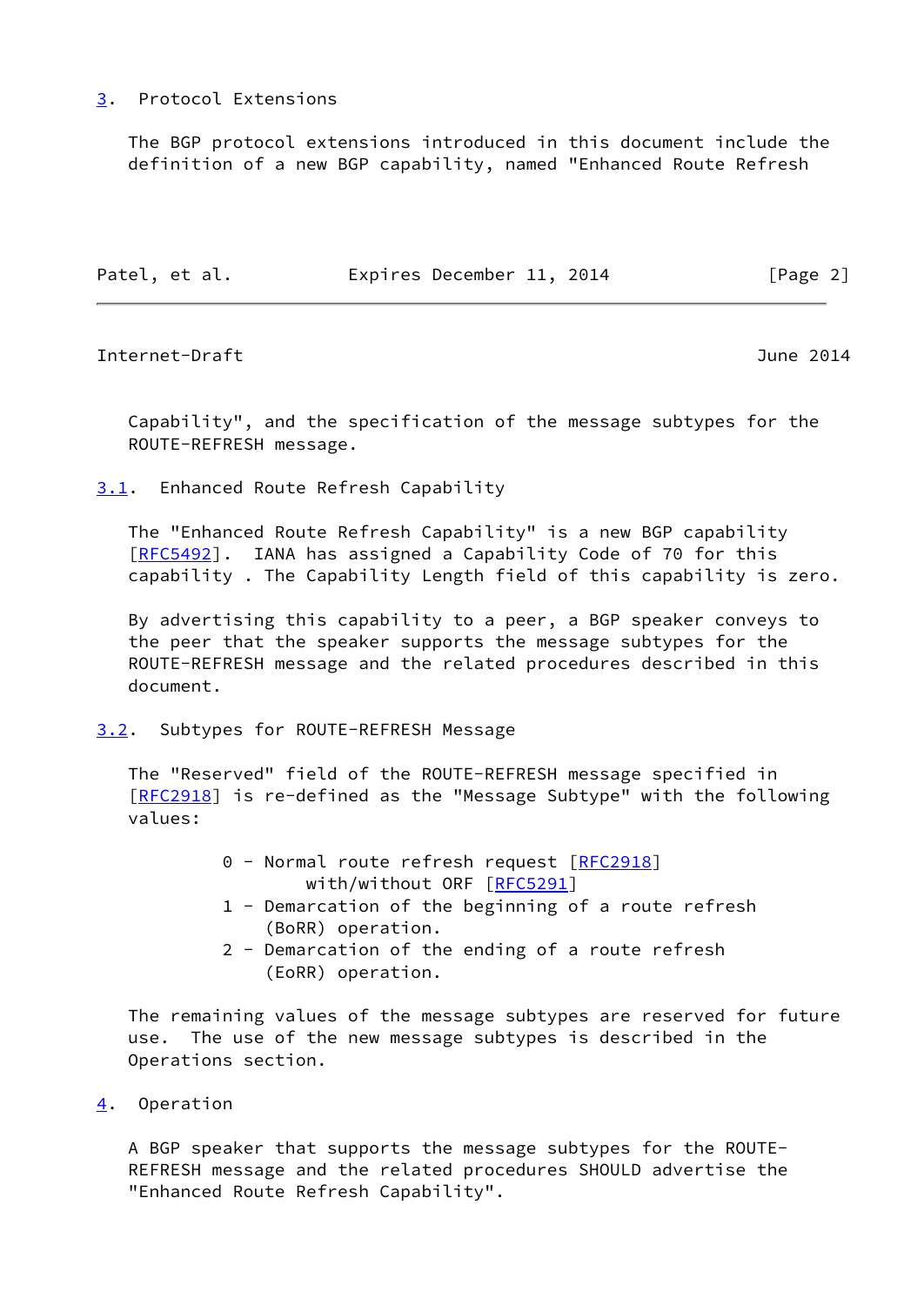The following procedures are applicable only if a BGP speaker has received the "Enhanced Route Refresh Capability" from a peer.

 Before the speaker starts a route refresh that is either initiated locally, or in response to a "normal route refresh request" from the peer, the speaker MUST send a BoRR message. After the speaker completes the re-advertisement of the entire Adj-RIB-Out to the peer, it MUST send an EoRR message.

 Conceptually the "entire Adj-RIB-Out" for a peer in this section refers to all the route entries in the "Adj-RIB-Out" for the peer at

| Patel, et al. |  | Expires December 11, 2014 |  | [Page 3] |
|---------------|--|---------------------------|--|----------|
|---------------|--|---------------------------|--|----------|

### <span id="page-3-0"></span>Internet-Draft June 2014

 the start of the route refresh operation. These route entries comprise both the reachability as well as unreachability information. When a route entry in the "Adj-RIB-Out" changes, only the modified route entry needs to be advertised.

 In processing a ROUTE-REFRESH message from a peer, the BGP speaker MUST examine the "message subtype" field of the message and take the appropriate actions. The message processing rules for ROUTE-REFRESH message with subtype of 0 are described in [[RFC2918\]](https://datatracker.ietf.org/doc/pdf/rfc2918) and [\[RFC5291](https://datatracker.ietf.org/doc/pdf/rfc5291)]. A BGP speaker can receive a BoRR message from a peer at any time, either as a result of a peer responding to a ROUTE-REFESH message, or as a result of a peer unilaterally initiating a route refresh. When a BGP speaker receives a BoRR message from a peer, it MUST mark all the routes with the given Address Family Identifer and Subsequent Address Family Identifier, <AFI, SAFI> [\[RFC2918](https://datatracker.ietf.org/doc/pdf/rfc2918)] from that peer as stale. As it receives routes from its peer's subsequent Adj-RIB-Out re-advertisement, these replace any corresponding stale routes. When a BGP speaker receives an EoRR message from a peer, it MUST immediately remove any routes from the peer that are still marked as stale for that <AFI, SAFI>. Such purged routes MAY be logged for future analysis. A BGP speaker MAY ignore any EoRR message received without a prior receipt of an associated BoRR message. Such messages MAY be logged for future analysis.

 An implementation MAY impose a locally configurable upper bound on how long it would retain any stale routes. Once the upper bound is reached, the implementation MAY remove any routes from the peer that are still marked as stale for that <AFI, SAFI> without waiting for an EoRR message.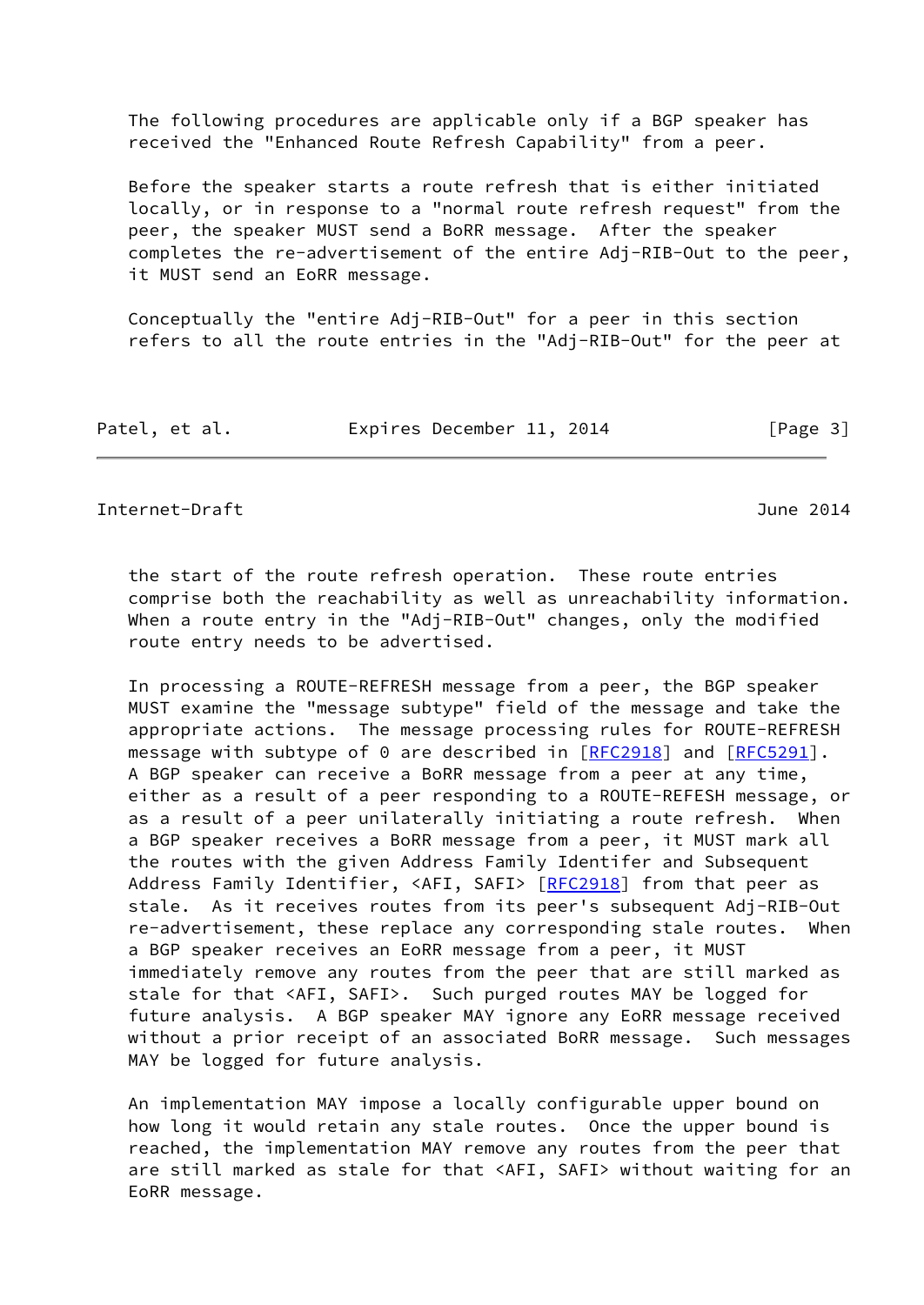The following procedures are specified in order to simplify the interaction with the BGP Graceful Restart [[RFC4724](https://datatracker.ietf.org/doc/pdf/rfc4724)]. In particular, these procedures ensure that End-of-RIB (EoR) defined in Graceful Restart and EoRR as defined in this specification are kept separate, thereby avoiding any premature cleanup of stale routes. For a BGP speaker that supports the BGP Graceful Restart, it MUST NOT send a BoRR for an <AFI, SAFI> to a neighbor before it sends the EoR for the <AFI, SAFI> to the neighbor. A BGP speaker that has received the Graceful Restart Capability from its neighbor, MUST ignore any BoRRs for an <AFI, SAFI> from the neighbor before the speaker receives the EoR for the given <AFI, SAFI> from the neighbor. The BGP speaker SHOULD log an error of the condition for further analysis.

<span id="page-4-0"></span>[5](#page-4-0). Error Handling

This document defines a new NOTIFICATION error code:

| Patel, et al. | Expires December 11, 2014 | [Page 4] |
|---------------|---------------------------|----------|
|               |                           |          |

<span id="page-4-1"></span>Internet-Draft June 2014

Error Code Symbolic Name

TBD ROUTE-REFRESH Message Error

The following error subcodes are defined as well:

Subcode Symbolic Name

1 Invalid Message Length

 The error handling specified in this section is applicable only when a BGP speaker has received the "Enhanced Route Refresh Capability" from a peer.

 If the length, excluding the fixed-size message header, of the received ROUTE-REFRESH message with Message Subtype 1 and 2 is not 4, then the BGP speaker MUST send a NOTIFICATION message with the Error Code of "ROUTE-REFRESH Message Error" and the subcode of "Invalid Message Length". The Data field of the NOTIFICATION message MUST contain the complete ROUTE-REFRESH message.

When the BGP speaker receives a ROUTE-REFRESH message with a "Message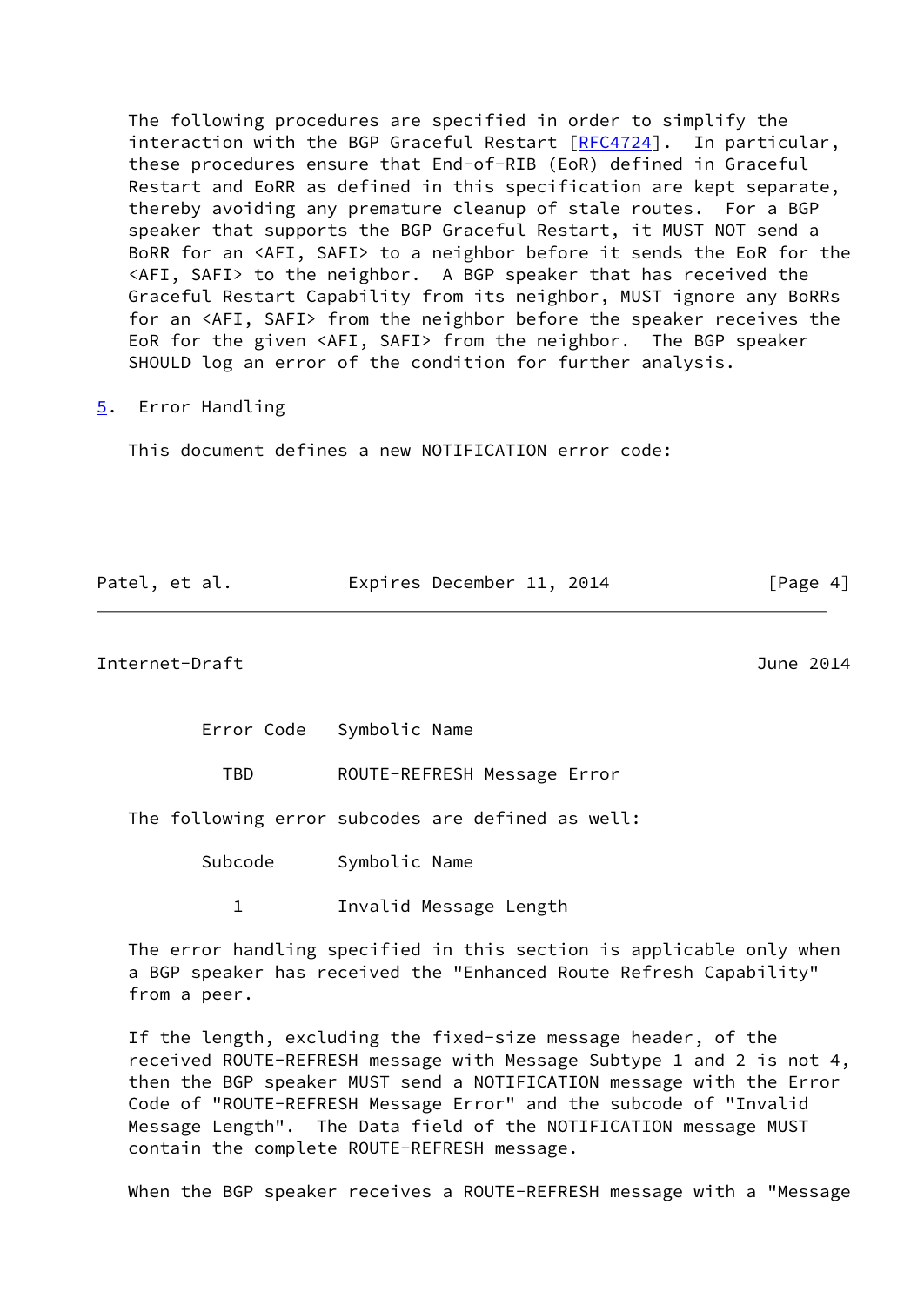Subtype" field other than 0, 1 or 2, it MUST ignore the received ROUTE-REFRESH message. It SHOULD log an error for further analysis.

<span id="page-5-0"></span>[6](#page-5-0). IANA Considerations

 This document defines the Enhanced Route Refresh Capability for BGP. The Capability Code 70 has been assigned by the IANA from the "BGP Capability Codes" registry. IANA should update that registry entry to reference this document when it is published as an RFC. This document also defines two new subcodes for the Route Refresh message. They need to be registered with the IANA. We request IANA to create a new registry for the Route Refresh message subcodes as follows:

 Under "Border Gateway Protocol (BGP) Parameters": Registry: "BGP Route Refresh Subcodes" Reference: [RFC-to-Be] Registration Procedure(s): Values 0-127 Standards Action, values 128-254 First Come, First Served, Value 255 reserved

| Value         | Code               | Reference            |
|---------------|--------------------|----------------------|
| 0             | Route-Refresh      | [RFC2918], [RFC5291] |
|               | <b>BoRR</b>        | [RFC-to-Be]          |
| $\mathcal{L}$ | <b>EORR</b>        | [RFC-to-Be]          |
| $3 - 127$     | Unassigned         |                      |
|               | 128-254 Unassigned |                      |
| 255           | Reserved           | [RFC-to-Be]          |

Patel, et al. Expires December 11, 2014 [Page 5]

<span id="page-5-1"></span>Internet-Draft June 2014

 In addition, this document defines a NOTIFICATION error code and an error subcode related to the ROUTE-REFRESH message. We request IANA to allocate a new error code from the "BGP Error Codes" registry with the symbolic name "ROUTE-REFRESH Message Error", referencing this document. We request IANA to create a new registry for the error subcodes as follows:

 Under "BGP Error Subcodes": Registry: "BGP ROUTE-REFRESH Message Error subcodes" Reference: [RFC-to-Be] Registration Procedure(s): Values 0-127 Standards Action, values 128-255 First Come, First Served

Value Code **Reference** 0 Reserved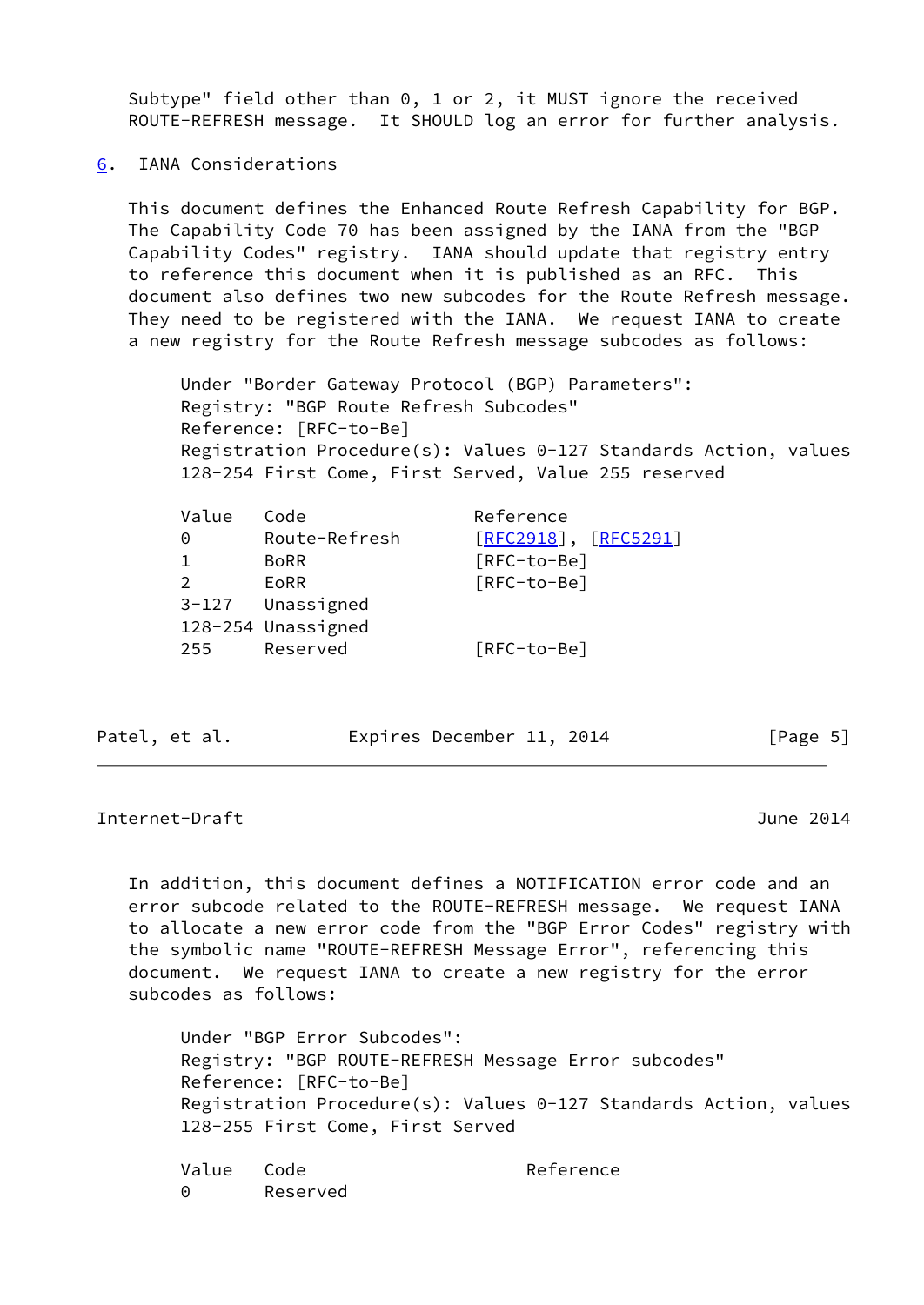|  | Invalid Message Length [RFC-to-Be] |  |
|--|------------------------------------|--|
|  | 2-127 Unassigned                   |  |
|  | 128-255 Unassigned                 |  |

<span id="page-6-0"></span>[7](#page-6-0). Security Considerations

Security considerations are given in [\[RFC4272](https://datatracker.ietf.org/doc/pdf/rfc4272)], but do not cover Route-Refresh and many other BGP extensions. This draft does not significantly change the underlying security issues regarding Route- Refresh, although improved error handling may aid operational security.

<span id="page-6-1"></span>[8](#page-6-1). Acknowledgements

 The authors would like to thank Pedro Marques, Pradosh Mohapatra, Robert Raszuk, Pranav Mehta, Shyam Sethuram, Bruno Decraene, Martin Djernaes, Jeff Haas, Ilya Varlashkin, Rob Shakir, Paul Jakma, Jie Dong, Qing Zeng, Albert Tian, Jakob Heitz and Chris Hall for their review and comments. The authors would like to thank John Scudder for the review and contribution to this document.

- <span id="page-6-2"></span>[9](#page-6-2). Normative References
	- [RFC2119] Bradner, S., "Key words for use in RFCs to Indicate Requirement Levels", [BCP 14](https://datatracker.ietf.org/doc/pdf/bcp14), [RFC 2119](https://datatracker.ietf.org/doc/pdf/rfc2119), March 1997.
	- [RFC2918] Chen, E., "Route Refresh Capability for BGP-4", [RFC 2918,](https://datatracker.ietf.org/doc/pdf/rfc2918) September 2000.
	- [RFC4271] Rekhter, Y., Li, T., and S. Hares, "A Border Gateway Protocol 4 (BGP-4)", [RFC 4271](https://datatracker.ietf.org/doc/pdf/rfc4271), January 2006.

| Patel, et al. | Expires December 11, 2014 |  |  | [Page 6] |
|---------------|---------------------------|--|--|----------|
|---------------|---------------------------|--|--|----------|

#### <span id="page-6-3"></span>Internet-Draft June 2014

- [RFC4272] Murphy, S., "BGP Security Vulnerabilities Analysis", <u>RFC</u> [4272,](https://datatracker.ietf.org/doc/pdf/rfc4272) January 2006.
- [RFC4724] Sangli, S., Chen, E., Fernando, R., Scudder, J., and Y. Rekhter, "Graceful Restart Mechanism for BGP", [RFC 4724](https://datatracker.ietf.org/doc/pdf/rfc4724), January 2007.
- [RFC5291] Chen, E. and Y. Rekhter, "Outbound Route Filtering